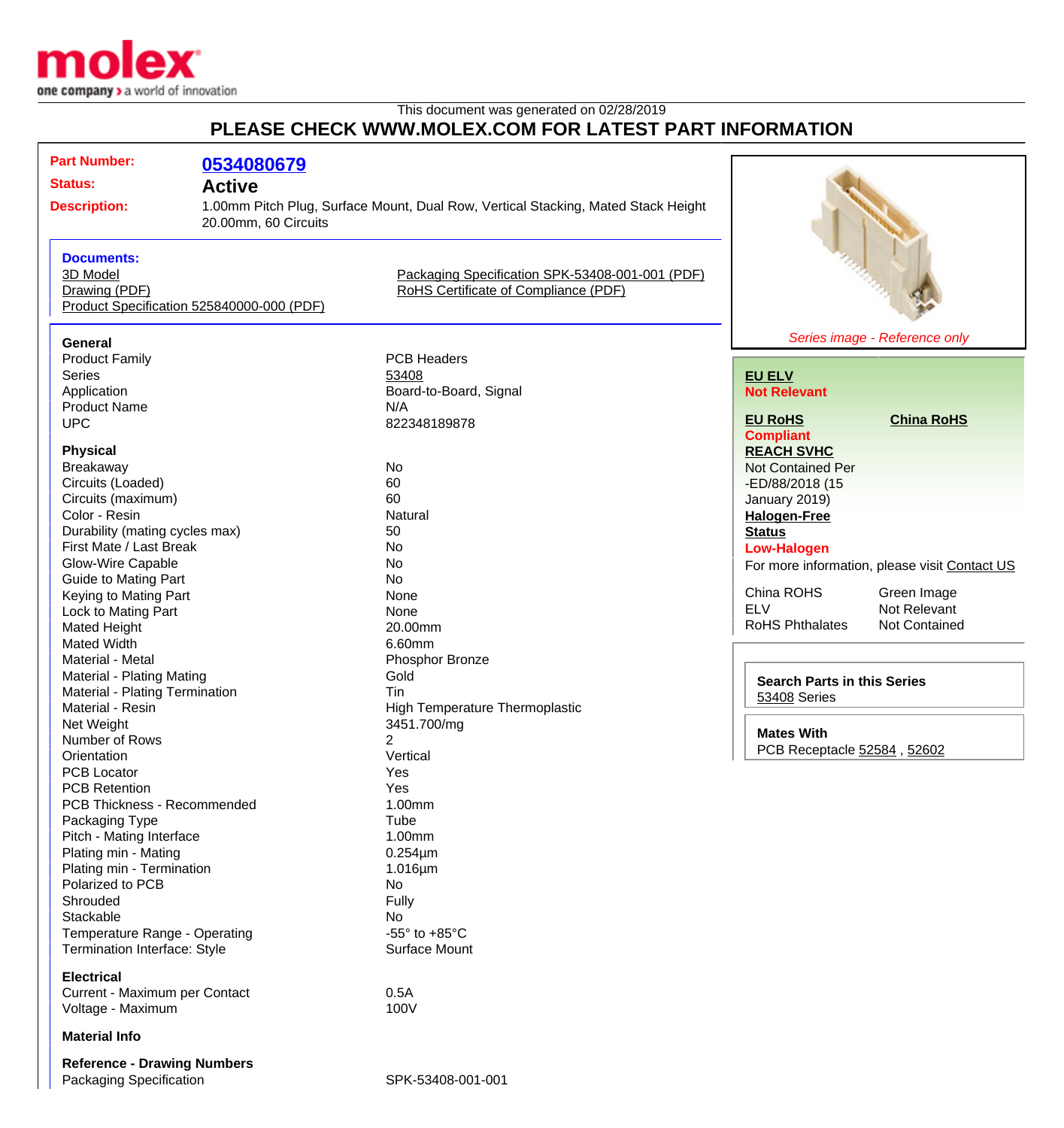## This document was generated on 02/28/2019 **PLEASE CHECK WWW.MOLEX.COM FOR LATEST PART INFORMATION**